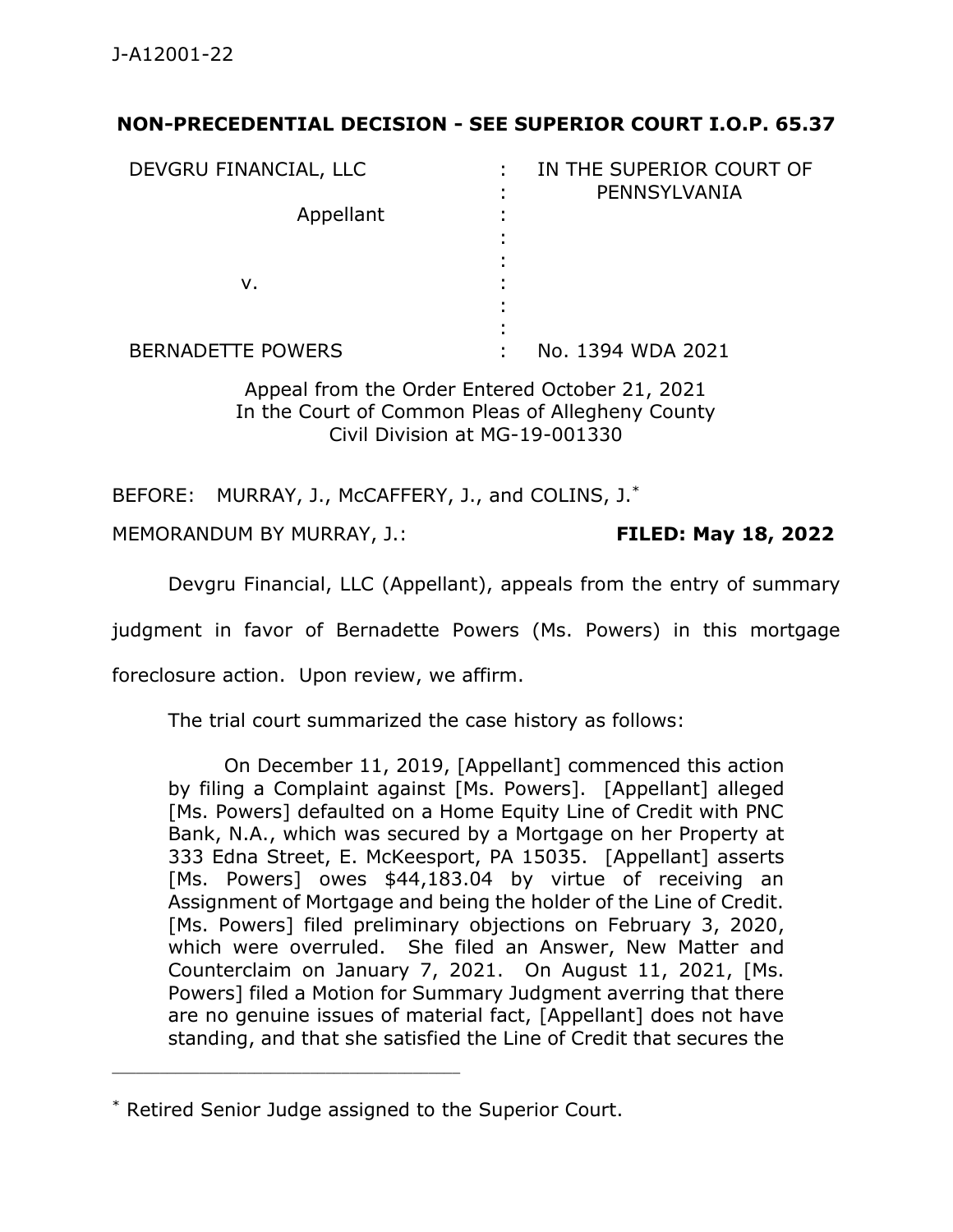Assigned Mortgage. [Appellant] filed a Response to the Motion for Summary Judgment on October 13, 2021. Oral argument was held on October 20, 2021, and [the trial] court granted [Ms. Powers'] Motion for Summary Judgment[.]

\* \* \*

The undisputed facts of record established that [Ms. Powers'] Choice Access Line of Credit Card was stolen by Michael DeCario, a convicted felon, shortly after it was opened. Starting on or about September 7, 201[0], Mr. DeCario made several large withdrawals from ATMs without [Ms. Powers'] consent, until the \$35,000 limit was reached. He was found guilty of 106 counts of Access Device Fraud between [Ms. Powers'] Home Equity Line of Credit and other credit cards that he stole from her. [Ms. Powers] reported both Mr. Decario's unauthorized use of the Choice Access Card and the guilty verdict to PNC Bank. The record also established that [Ms. Powers] withdrew \$5,000.00 in loans, which she repaid with interest.

Trial Court Opinion, 1/12/22, at 1-2, 4.

Appellant timely appealed, and both Appellant and the trial court have

complied with Pa.R.A.P. 1925. Appellant presents two questions for review:

- 1. Did the trial court abuse its discretion or commit an error of law by finding that the language of the agreement between the parties precludes [Appellant] from proceeding with a foreclosure action?
- 2. Did the [trial] court err in granting [Ms. Powers'] motion for summary judgment where discovery had not been completed and where genuine issues of material facts had not been resolved?

Appellant's Brief at 7.

In reviewing the grant of summary judgment, we

may disturb the order of the trial court only where it is established that the court committed an error of law or abused its discretion. As with all questions of law, our review is plenary.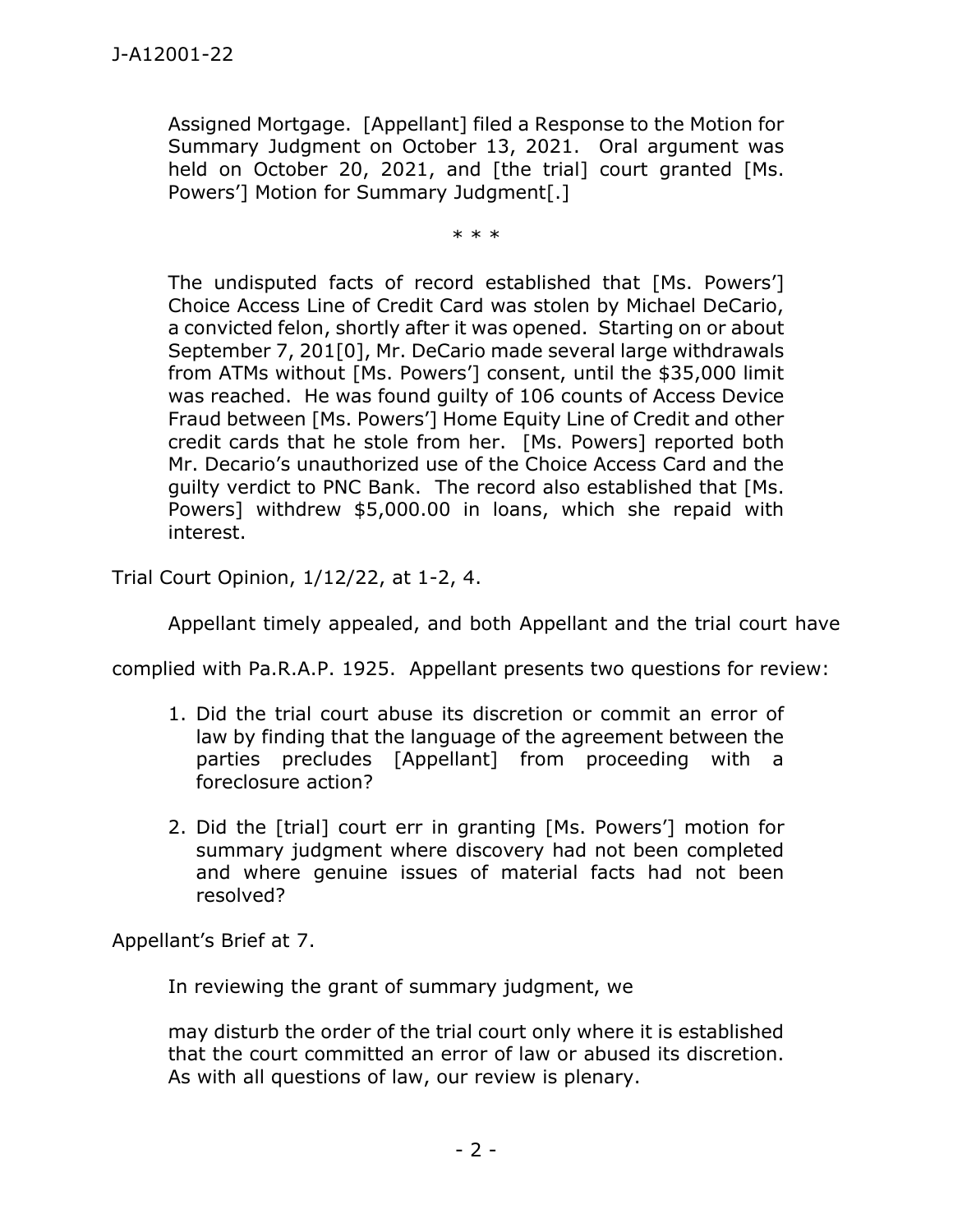In evaluating the trial court's decision to enter summary judgment, we focus on the legal standard articulated in the summary judgment rule. Pa.R.C.P. 1035.2. The rule states that where there is no genuine issue of material fact and the moving party is entitled to relief as a matter of law, summary judgment may be entered. . . . Failure of a nonmoving party to adduce sufficient evidence on an issue essential to [the] case and on which it bears the burden of proof establishes the entitlement of the moving party to judgment as a matter of law. Lastly, we will view the record in the light most favorable to the non-moving party, and all doubts as to the existence of a genuine issue of material fact must be resolved against the moving party.

## *Kornfeind v. New Werner Holding Co., Inc.*, 241 A.3d 1212, 1216-17 (Pa.

Super. 2020) (citations omitted). "In response to a summary judgment motion, the nonmoving party cannot rest upon the pleadings, but rather must set forth specific facts demonstrating a genuine issue of material fact." *Bank of Am., N.A. v. Gibson*, 102 A.3d 462, 464 (Pa. Super. 2014) (citation omitted).

Although Appellant presents two issues, Appellant argues: (1) the trial court abused its discretion by not considering the effect of 13 Pa.C.S.A. § 4406 *et seq.*<sup>1</sup> on language in the line of credit agreement (the Agreement); (2) the term "liability" in Section 19(b) of the Agreement is "unclear at best" and subject to interpretation; (3) the trial court improperly directed that the mortgage be satisfied within thirty days; (4) there is a genuine issue of material fact as to whether Ms. Powers "knew or should have known that this

\_\_\_\_\_\_\_\_\_\_\_\_\_\_\_\_\_\_\_\_\_\_\_\_\_\_\_\_\_\_\_\_\_\_\_\_\_\_\_\_\_\_\_\_

 $1$  13 Pa.C.S.A. § 4406 addresses the duties of bank customers to examine and report unauthorized activity.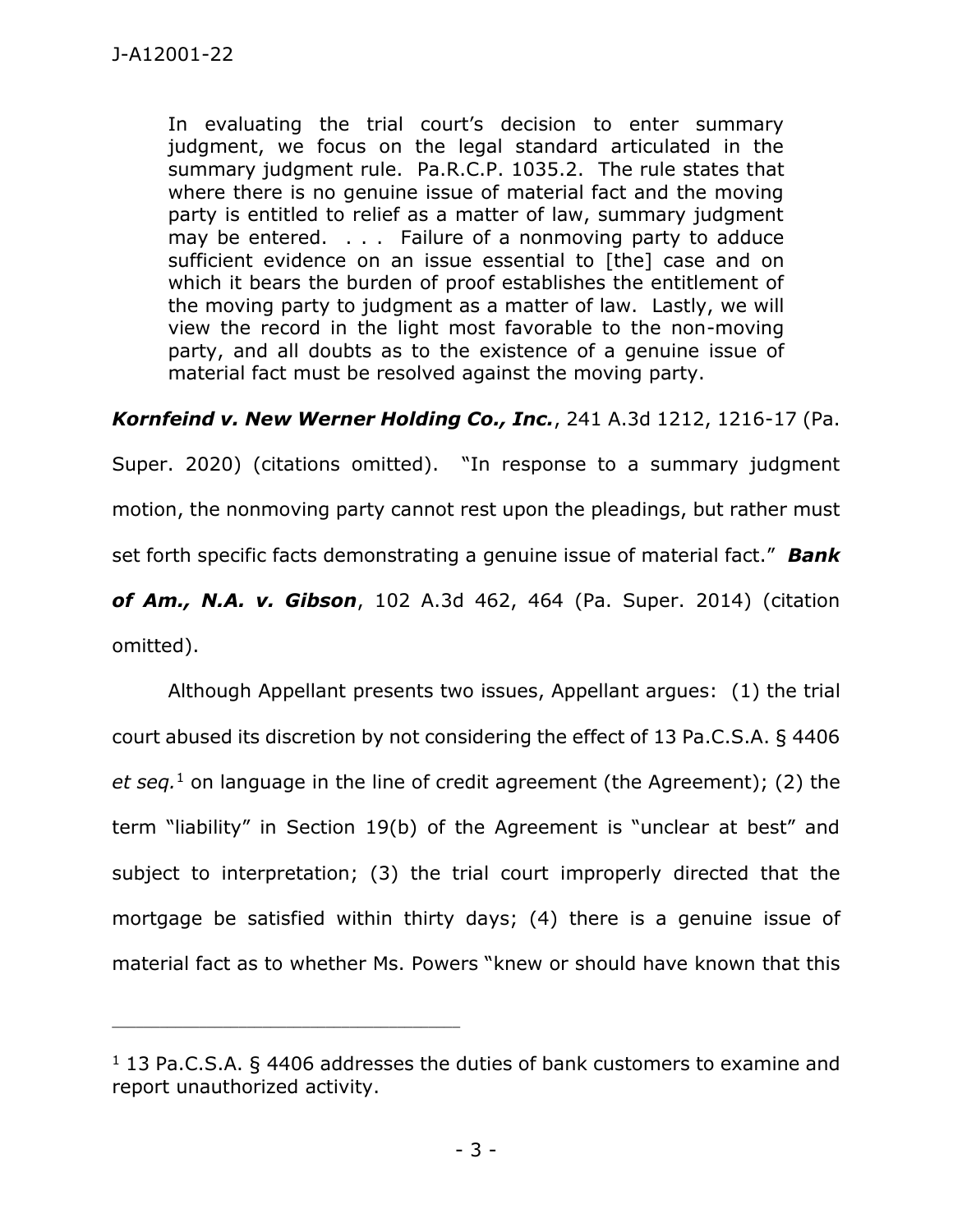account was being used . . . without her permission before she reported this fraudulent use to PNC Bank"; and (5) the trial court improperly failed to consider the intent of the parties when the loan documents were signed. $2$ Appellant's Brief at 16-19. Appellant has waived all but the fourth issue.

This Court has long held:

Arguments not raised initially before the trial court in opposition to summary judgment cannot be raised for the first time on appeal. This canon of appellate practice comports with our Supreme Court's efforts to promote finality, and effectuates the clear mandate of our appellate rules requiring presentation of all grounds for relief to the trial court as a predicate for appellate review.

*Moranko v. Downs Racing, LP*, 118 A.3d 1111, 1115-16 (Pa. Super. 2015)

(*en banc*) (citations omitted).

Here, Appellant waived the first, second, third, and fifth issues by not raising them before the trial court in either the written response in opposition

to summary judgment, or at oral argument. *See* Brief in Opposition to Motion

for Summary Judgment, 10/13/21, at 1-7; N.T. 10/20/21, at 11-18.

<sup>&</sup>lt;sup>2</sup> As noted above, Appellant raises the question of whether the trial court erred in granting summary judgment because "discovery had not been completed[.]" Appellant's Brief at 7. This issue is waived because Appellant does not address it in the argument section of the brief. *Id.* at 14-19. *See also Hinkal v. Pardoe*, 133 A.3d 738, 740 (Pa. Super. 2016) (*en banc*) (citations omitted) (citing Pa.R.A.P. 2119 in finding waiver based on appellant's failure to address issue in the argument section of her brief).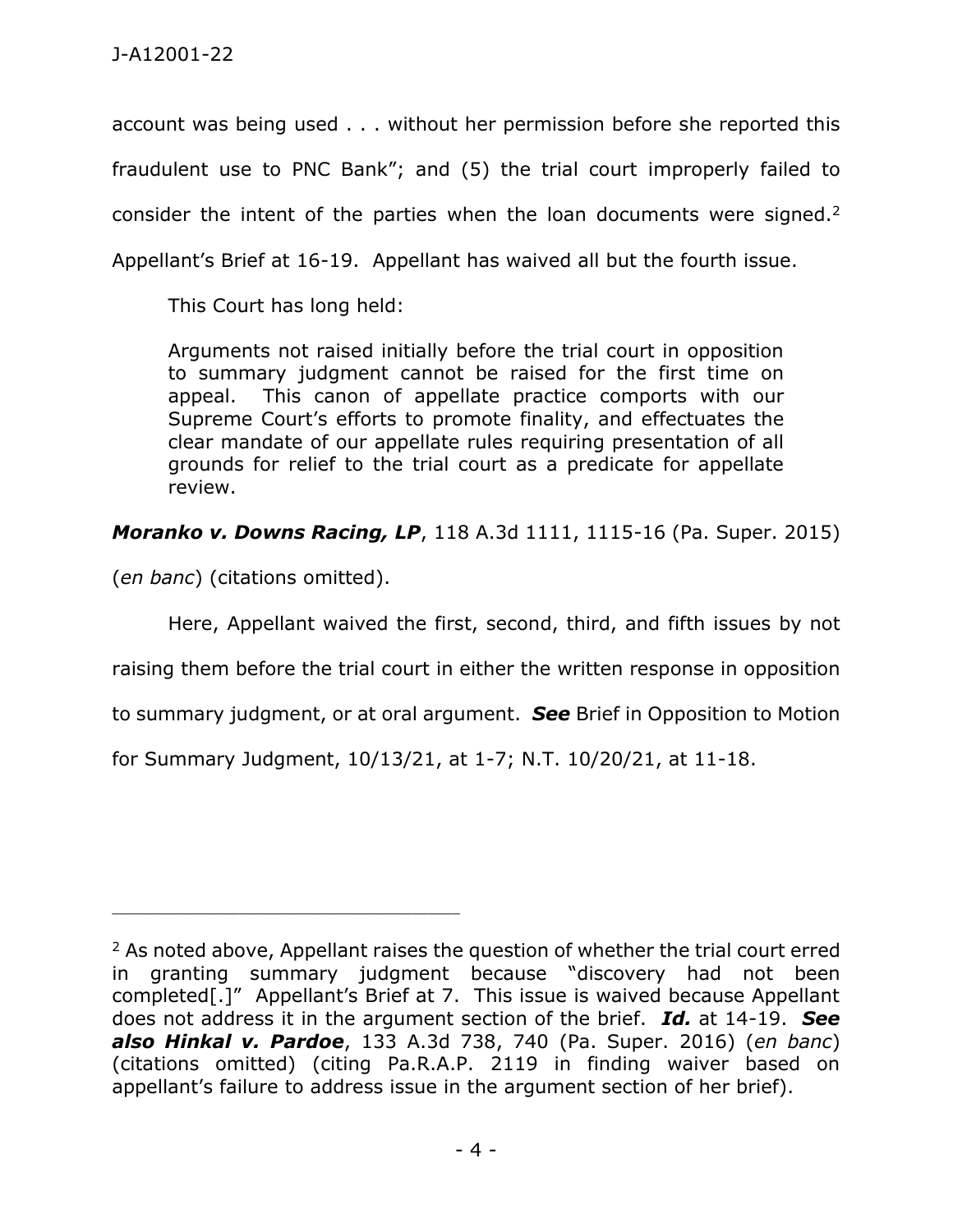J-A12001-22

Likewise, Appellant did not raise the issues in its Rule 1925(b) statement.<sup>3</sup> When a trial court directs a party to file a Pa.R.A.P. 1925(b) concise statement, any issues not raised in the statement are waived. *Linde v. Linde*, 220 A.3d 1119, 1146 (Pa. Super. 2019) (citations omitted); *In re S.T.S.*, *Jr.*, 76 A.3d 24, 35 n.4 (Pa. Super. 2013) (noting *Commonwealth v.*  Lord, 719 A.2d 306, 308 (1998) "requires a finding of waiver whenever an appellant fails to raise an issue in a court-ordered Pa.R.A.P. 1925(b) statement"). *See also Erie Ins. Exchange v. Bristol*, 174 A.3d 578, 590 (Pa. 2017); Pa.R.A.P. 302(a) ("Issues not raised in the lower court are waived and cannot be raised for the first time on appeal."). Accordingly, we are constrained to find waiver.

In the remaining issue, Appellant argues "genuine issues of material fact existed that preclude the [trial] court from granting Ms. Powers' motion for summary judgment." Appellant's Brief at 18. Appellant asserts,

the question remains to be resolved whether or not Ms. Powers knew or should have known that this account was being used by DeCario without her permission before she reported this fraudulent use to PNC Bank.

<sup>&</sup>lt;sup>3</sup> In the concise statement, Appellant raised three issues:  $(1)$  Appellant "is the real party in interest and therefore has standing"; (2) [t]he instrument at issue is a line of credit rather than a letter of credit; and (3) Ms. Powers "is liable to [Appellant] for the amount due under the Note[.]" Statement of Matters Complained of on Appeal, 12/10/21, at 1-2 (unnumbered).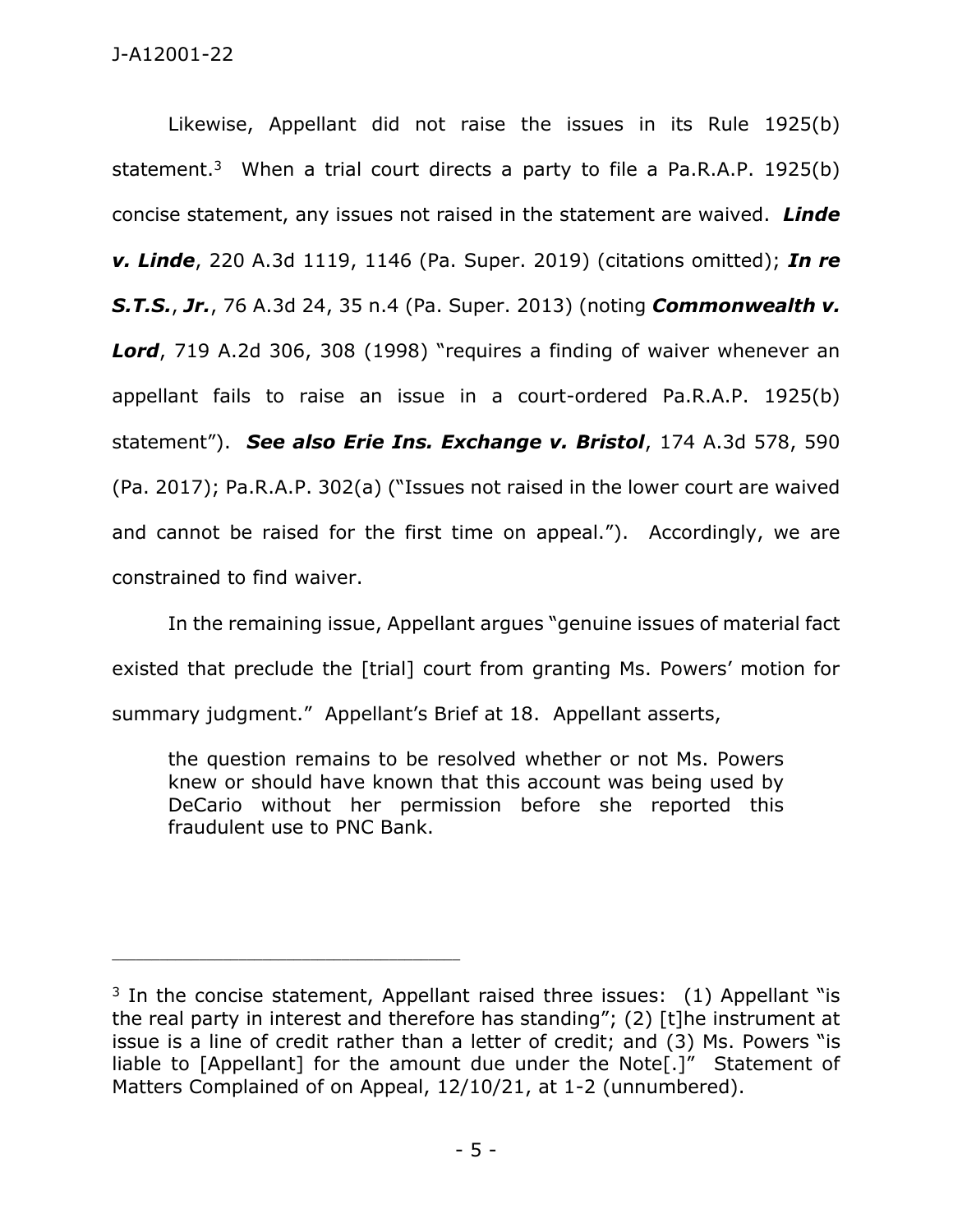Id. at 18. While Appellant did not use this identical language in the trial court, Appellant argued, in response to Ms. Powers' motion for summary judgment, that Ms. Powers "failed to notify PNC within a reasonable period of time of any alleged fraudulent charges or mistakes with regard to her account." Brief in Opposition to Motion for Summary Judgment, 10/13/21, at 2. In its 1925(b)

concise statement, Appellant claimed Ms. Powers was

obliged to notify PNC Bank immediately and *in writing*. In reality, [Ms. Powers] allowed for an unreasonable delay before notifying PNC of any unauthorized use. Indeed, [Ms. Powers] acknowledges that an unauthorized user proceed[ed] to make a series of "nearly daily large unauthorized withdrawals." [Ms. Powers'] lack of oversight of her account is not an excuse for her delay in notifying PNC of the alleged unauthorized activity.

Statement of the Matters Complained of on Appeal, 12/10/21, at 1-2 (italics

in original). Thus, the issue of Ms. Powers' obligations under, and compliance

with the Agreement, is preserved for review.

In considering the Agreement:

The fundamental rule in contract interpretation is to ascertain the intent of the contracting parties. In cases of a written contract, the intent of the parties is the writing itself. Under ordinary principles of contract interpretation, the agreement is to be construed against its drafter. When the terms of a contract are clear and unambiguous, the intent of the parties is to be ascertained from the document itself. When, however, an ambiguity exists, parol evidence is admissible to explain or clarify or resolve the ambiguity, irrespective of whether the ambiguity is patent, created by the language of the instrument, or latent, created by extrinsic or collateral circumstances. A contract is ambiguous if it is reasonably susceptible of different constructions and capable of being understood in more than one sense. While unambiguous contracts are interpreted by the court as a matter of law, ambiguous writings are interpreted by the finder of fact.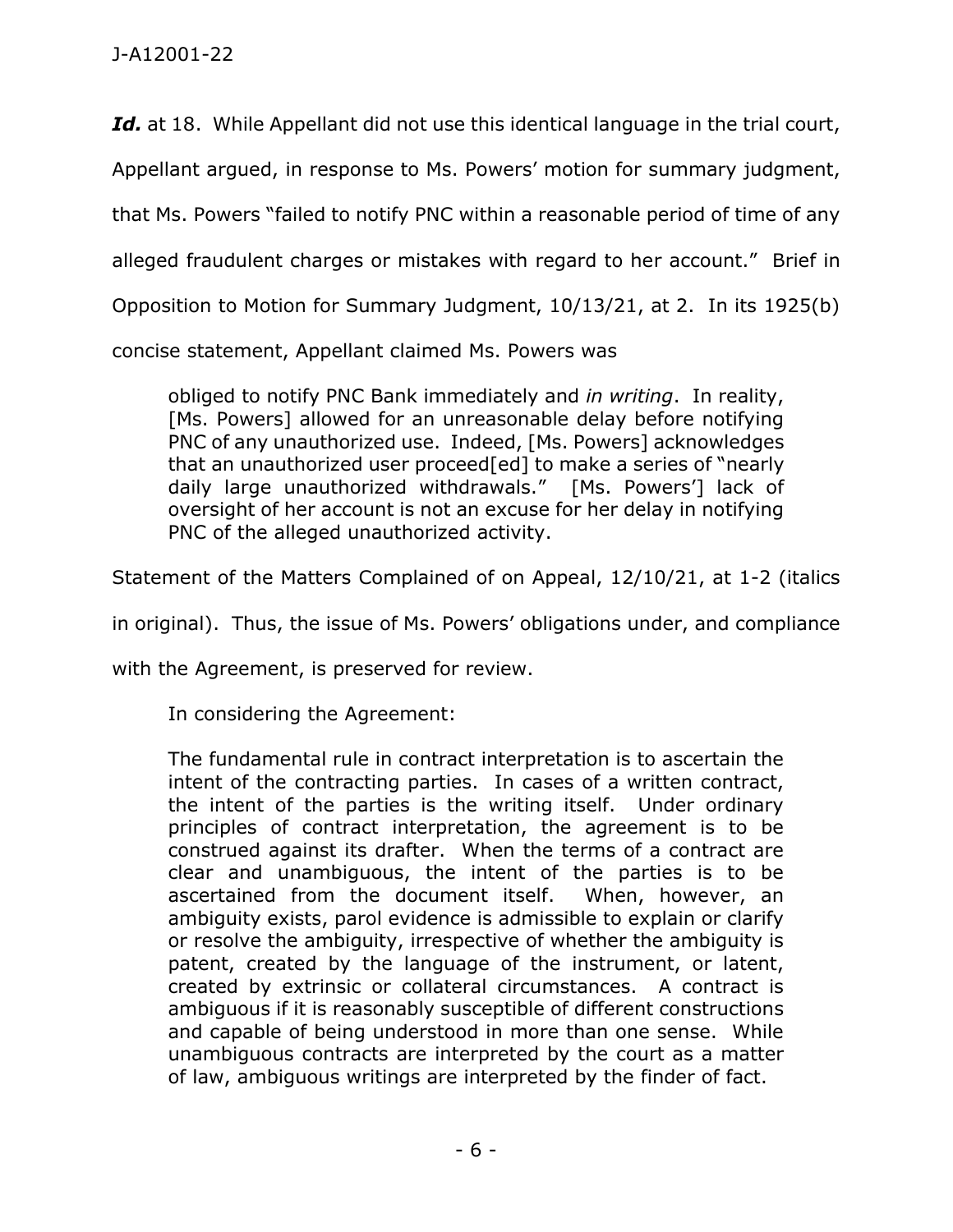## *Ins. Adjustment Bureau, Inc. v. Allstate Ins. Co.*, 905 A.2d 462, 468-69

(Pa. 2006) (citations omitted).

Here, the trial court rejected Appellant's argument because:

[The Agreement] contains a specific section regarding a borrower's liability for unauthorized use. *See* Exhibit A to the Complaint, Choice Access Line of Credit Agreement, pg. 5, Section 19, Lost and Stolen Choice Access Cards and Checks. It states in relevant part:

If your Card is lost or stolen, or if you think someone is using your Card without your permission, notify us immediately by calling us at 1-888-678-0002, or in writing to PFPC, 8800 Tinicum Blvd, 5th Floor, Philadelphia, PA 19153.

Regarding liability, the Agreement states:

You may be liable for unauthorized use of any Card provided to any Borrower, according to applicable law, but not for more than \$50.00.

Looking at the plain language of the [A]greement, notification is not contingent upon when fraud is reported. PNC Bank could have added a condition that a borrower must report unauthorized use within a certain time period but it did not. Therefore, Ms. Powers is only liable for \$50.00. When the language of a contract is clear and unambiguous, a trial court is required to give effect to that language. A court must give effect to the clear terms to which the parties have agreed. *Madison Construction Co. v. Harlevsville Mutual Insurance Co.*, 735 A.2d 100, 106 (Pa. 1999). The facts showed that Ms. Powers satisfied and repaid all of the authorized and valid draws against the Line of Credit that she made. She is not liable, however, for the unauthorized and fraudulent transactions.

Trial Court Opinion, 1/12/22, at 4-5.

We discern no error. The Agreement did not require the vigilant oversight advanced by Appellant. Rather, the Agreement advises the borrower to "follow the directions" in the Notice of Billing Rights and provide